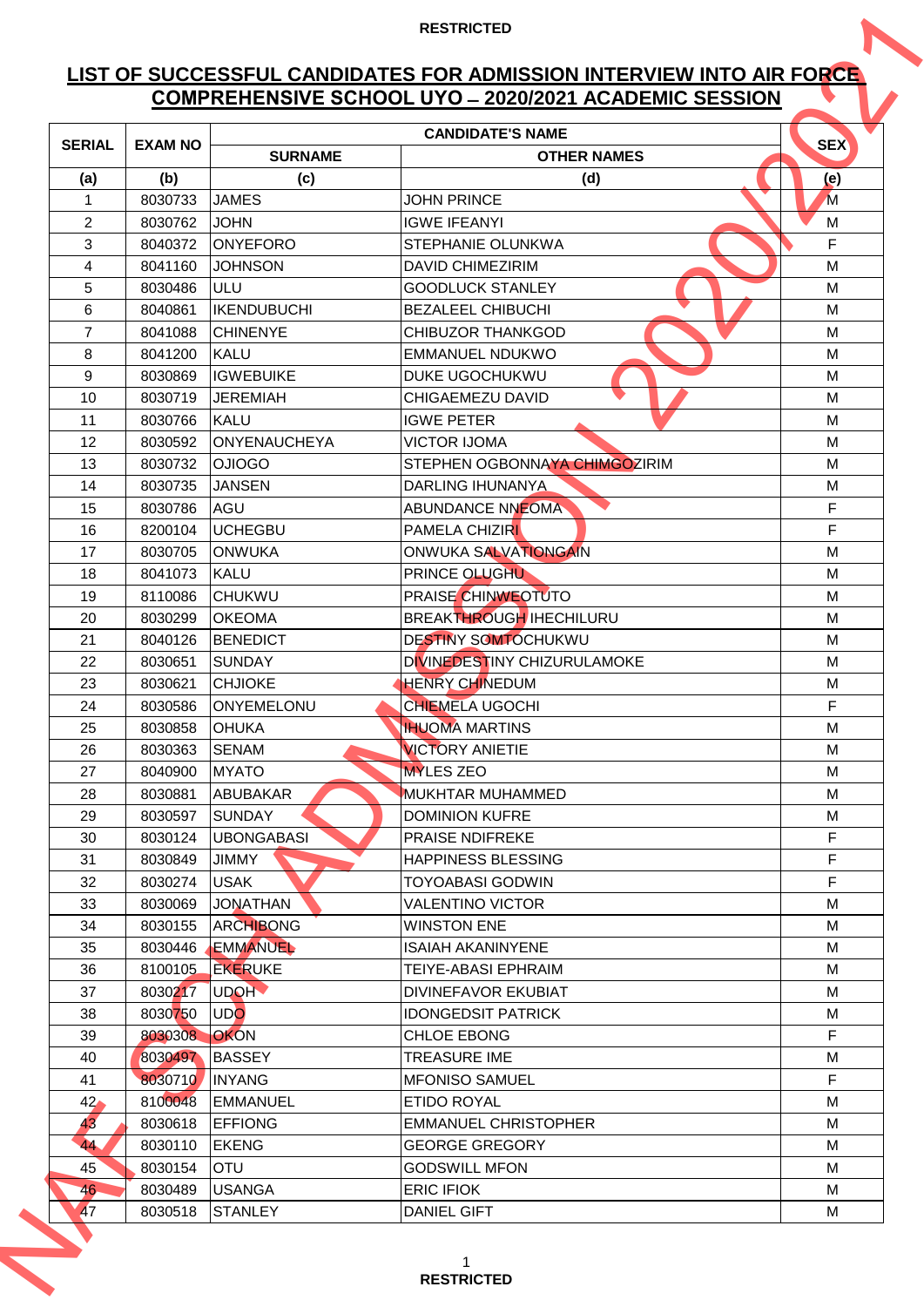| (a)                   | (b)     | (c)               | (d)                        | (e)            |
|-----------------------|---------|-------------------|----------------------------|----------------|
| 48                    | 8041374 | <b>BASSEY</b>     | <b>GIDEON MFON</b>         | M              |
| 49                    | 8030070 | <b>EDEM</b>       | <b>UBONGABASI EMMANUEL</b> | M              |
| 50                    | 8030161 | <b>ETUKESSIEN</b> | <b>SITOABASI DAVID</b>     | M              |
| 51                    | 8030350 | <b>JOSIAH</b>     | <b>EDIDIONG MICHAEL</b>    | M              |
| 52                    | 8030441 | <b>OTU</b>        | ABASIFREKE GODWIN          | $\mathsf{M}$   |
| 53                    | 8030760 | <b>EDU</b>        | <b>ETINI REJOICE</b>       | $\overline{M}$ |
| 54                    | 8030158 | <b>EKUTT</b>      | <b>MARY ANTHONY</b>        | F              |
| 55                    | 8030236 | <b>IUSORO</b>     | ETIETOP MALACHY            | M              |
| 56                    | 8030463 | <b>USANGA</b>     | <b>ENO-OTOABASI IME</b>    | F              |
| 57                    | 8030198 | <b>DANIEL</b>     | <b>ABASIODIONG DAVID</b>   | F              |
| 58                    | 8030445 | <b>AKPATA</b>     | <b>GRACE FRANCIS</b>       | F              |
| 59                    | 8030033 | SUNDAY            | <b>JETHER ANDIKAN</b>      | M              |
| 60                    | 8030109 | <b>ISAIAH</b>     | <b>RUTH UBONG</b>          | F              |
| 61                    | 8030146 | AKPANAMA          | <b>GIDEON SUNNY</b>        | M              |
| 62                    | 8030184 | <b>MARCUS</b>     | <b>VICTORY FRIDAY</b>      | F              |
|                       |         |                   |                            | M              |
| 63                    | 8030197 | <b>DANIEL</b>     | <b>EKEMINI DAVID</b>       |                |
| 64                    | 8030326 | <b>SYLVANUS</b>   | <b>GODSPOWER EMEM</b>      | M              |
| 65                    | 8030534 | <b>BASSEY</b>     | <b>UDUAKABASI SAMUEL</b>   | M              |
| 66                    | 8030602 | <b>UKPONG</b>     | <b>MICHAEL NSISONG</b>     | M              |
| 67                    | 8030650 | <b>EMMANSON</b>   | ABASIODIONG ENO-OBONG      | M              |
| 68                    | 8030728 | <b>ITA</b>        | <b>BERNICE MICHAEL</b>     | F              |
| 69                    | 8190056 | <b>OTABO</b>      | <b>ESEOSA BLESSING</b>     | M              |
| 70                    | 8030002 | <b>ISANG</b>      | <b>DIVINE NSISONGABASI</b> | M              |
| 71                    | 8030162 | <b>EKANEM</b>     | <b>DIVINE-HOPE EMMA</b>    | M              |
| 72                    | 8030404 | <b>ESSANG</b>     | <b>IDONGESIT IDONGESIT</b> | F              |
| 73                    | 8030413 | <b>EKPO</b>       | NNANAKE ESITEKOM           | M              |
| 74                    | 8030775 | <b>UDOUNWA</b>    | <b>DESTINY IMAIKOP</b>     | F              |
| 75                    | 8030025 | <b>ITAH</b>       | <b>EKPONO-ABASI YOUNG</b>  | M              |
| 76                    | 8030060 | <b>ENEFIOK</b>    | <b>GLORY NTIEDO</b>        | F              |
| 77                    | 8030068 | OBOT              | <b>DAVID INIMFON</b>       | M              |
| 78                    | 8030164 | <b>ERNEST</b>     | <b>EMMANUEL EMMANUEL</b>   | M              |
| 79                    | 8030428 | <b>ETUK</b>       | <b>OTOABASI VICTOR</b>     | M              |
| 80                    | 8030555 | <b>TOM</b>        | <b>MKPOUTO ESSIEN</b>      | F              |
| 81                    | 8030648 | <b>ANANA</b>      | <b>ABASIFREKE JAMES</b>    | F              |
| 82                    | 8030722 | <b>AKPABIO</b>    | <b>GODSFAVOUR UBONG</b>    | M              |
| 83                    | 8030737 | <b>INYANG</b>     | <b>EVIDENCE UBON</b>       | F.             |
| 84                    | 8030744 | <b>OFFIONG</b>    | <b>ELIZABETH IFIOK</b>     | F              |
| 85                    | 8030763 | <b>ISRAEL</b>     | <b>MMEDARA UBONGABASI</b>  | F              |
| 86                    | 8030863 | UKO               | <b>UWAKMFON PATRICK</b>    | F              |
| 87                    | 8030147 | <b>UMOREN</b>     | <b>SAMUEL FRIDAY</b>       | M              |
| 88                    | 8030160 | <b>SAMUEL</b>     | LENEBARI DUM               | M              |
| 89                    | 8030433 | <b>EFFIONG</b>    | <b>INIMFON GODWIN</b>      | м              |
| 90                    | 8030485 | <b>IBOK</b>       | IABASIODIONG FELIX         | м              |
| 91                    | 8030716 | BENJAMIN          | <b>MARVELLOUS FRIDAY</b>   | М              |
| 92                    | 8030870 | <b>JOHN</b>       | <b>ETOROJAH FRANCIS</b>    | F              |
| 93                    | 8030275 | <b>PETER</b>      | <b>LILY UBONG</b>          | F              |
|                       |         | <b>IEYOUMOH</b>   | <b>AKANINYENE ISANG</b>    | M              |
| 94 <sub>•</sub><br>95 | 8030505 | <b>UMOH</b>       |                            |                |
|                       | 8030620 |                   | <b>EMEMOBONG IME</b>       | M              |
| 96                    | 8030128 | <b>ESSIEN</b>     | <b>ABASIODIONG IFURE</b>   | M              |
| 97<br>98              | 8030176 | <b>MOORE</b>      | <b>WONDERS ANIEKAN</b>     | M              |
|                       | 8030143 | <b>BASSEY</b>     | <b>MMEDARABASI ENO</b>     | м              |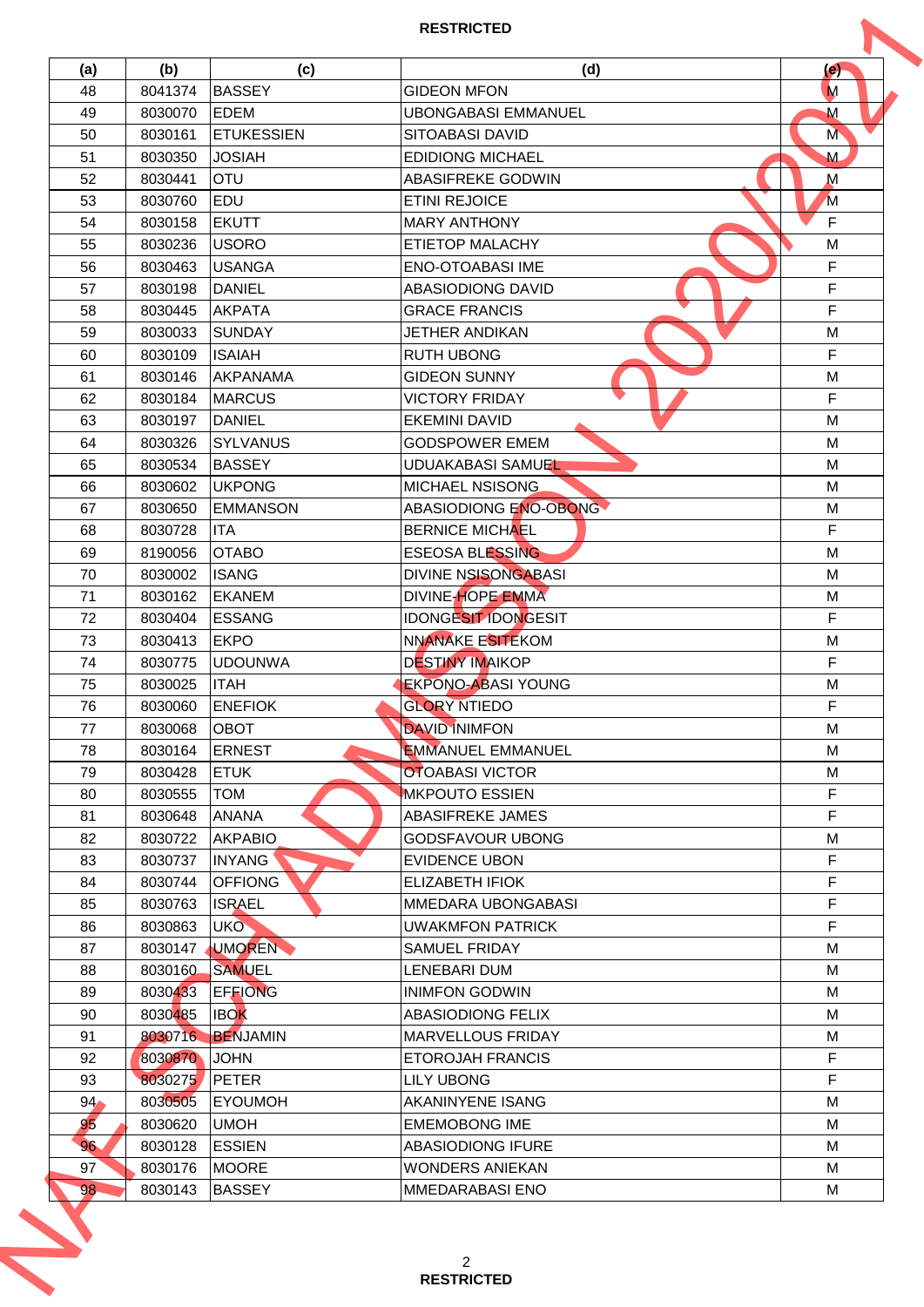| (a)        | (b)     | (c)              | (d)                            | $\left( e\right)$ |
|------------|---------|------------------|--------------------------------|-------------------|
| 99         | 8030165 | <b>MOFFAT</b>    | <b>REWARDER IMOH</b>           | R                 |
| 100        | 8030224 | <b>OTON</b>      | <b>EDIDIONG MONDAY</b>         | F                 |
| 101        | 8030525 | <b>ASUQUO</b>    | <b>COVENANT EFFEFIONG</b>      | F                 |
| 102        | 8030590 | AKPANETTE        | KINGSLEY SYLVANUS              | M                 |
| 103        | 8030600 | <b>NDOBO</b>     | <b>BENJAMIN LAWRENCE</b>       | $\mathsf{M}$      |
| 104        | 8030771 | <b>MOSES</b>     | ABIGAIL EMMANUEL               | F                 |
| 105        | 8030080 | <b>EYO</b>       | <b>FORTUNE ETIM</b>            | M                 |
| 106        | 8030138 | <b>ROBSON</b>    | <b>TORO-OBONG IME</b>          | M                 |
| 107        | 8030190 | <b>JOB</b>       | <b>JOSEPH JOSEPH</b>           | M                 |
| 108        | 8030297 | <b>EFFIONG</b>   | <b>ABASIFREKE CLEMENT</b>      | M                 |
| 109        | 8030528 | <b>JAMES</b>     | GODSPOWER UBONG                | M                 |
| 110        | 8030855 | <b>UDOMA</b>     | <b>DESTINY FRANCIS</b>         | M                 |
| 111        | 8041224 | ICLEMENT         | <b>MARY IDARESIT</b>           | F                 |
| 112        | 8030094 | <b>BASSEY</b>    | IMKPOUTO SAMUEL                | F                 |
| 113        | 8030082 | <b>NKUTUFFOK</b> | <b>MARGARET SAMPSON</b>        | F                 |
| 114        | 8030148 | <b>IKONO</b>     | <b>MKPOUTOABASI KUFRE</b>      | F                 |
| 115        | 8030211 | <b>JOHN</b>      | <b>BLESSING JOSEPH</b>         | F                 |
| 116        | 8030753 | <b>UMANA</b>     | <b>AKANINYENE OTORO</b>        | M                 |
| 117        | 8030417 | <b>EBONG</b>     | <b>IMAOBONG NSE</b>            | F                 |
| 118        | 8030244 | <b>ELIJAH</b>    | <b>ISRAEL GODWIN</b>           | M                 |
| 119        | 8030277 | <b>SILAS</b>     | EDIDIONGABASI UBONG            | F                 |
|            |         |                  |                                |                   |
| 120        | 8030476 | <b>EFFIONG</b>   | <b>WISDOM PIUS</b>             | M                 |
| 121        | 8030229 | <b>UDOM</b>      | UYAIABASI EMMANUEL             | F                 |
| 122        | 8030142 | ANAMEYENE        | <b>DIVINE INI</b>              | F                 |
| 123        | 8030029 | IINYANG          | <b>SAMUEL SAMUEL</b>           | M                 |
| 124        | 8030836 | <b>EDET</b>      | <b>MFONISO IGNATIUS</b>        | F                 |
| 125        | 8190063 | <b>IBANGA</b>    | <b>ITOROBONG INWANG</b>        | M                 |
| 126        | 8030105 | <b>EFFIONG</b>   | <b>ISRAEL EMMANUEL</b>         | M                 |
| 127        | 8030667 | <b>ATTAH</b>     | <b>SEAN AYANKOP</b>            | M                 |
| 128        | 8030795 | <b>IDIONG</b>    | <b>GOODLUCK UKO</b>            | M                 |
| 129        | 8030418 | <b>GEORGE</b>    | <b>AFANGIMA MFREKE</b>         | F                 |
| 130        | 8030076 | <b>ABIN</b>      | <b>EMEDIONG TITUS</b>          | F                 |
| 131        | 8030230 | <b>ALEX</b>      | <b>DESTINY ANIEKAN</b>         | F                 |
| 132        | 8030324 | <b>UDOFIA</b>    | <b>EDGAR IME</b>               | M                 |
| 133        | 8030561 | <b>UDOETUK</b>   | <b>NYIKKEABASI ANIEDI</b>      | F                 |
| 134        | 8030813 | <b>BASSEY</b>    | <b>GOODNEWS BOKIME</b>         | M                 |
| 135        | 8030490 | <b>OKON</b>      | <b>ENWONGOABASI IFIOK</b>      | F                 |
| 136        | 8030865 | JR.,             | <b>GIDEON UWA</b>              | M                 |
| 137        | 8030092 | <b>EMMANUEL</b>  | <b>SUCCESS ITOHOWO</b>         | F.                |
| 138        | 8030306 | <b>WILSON</b>    | <b>ABASIOFON IMO</b>           | M                 |
| 139        | 8041358 | <b>OBOT</b>      | <b>DAVID KINGSLEY</b>          | M                 |
| 140        | 8030034 | URUA <b>V</b>    | <b>FORTUNE EKEMINI</b>         | М                 |
| 141        | 8030074 | <b>FELIX</b>     | <b>FAVOUR NICHOLAS</b>         | F                 |
| 142        | 8030220 | <b>UDOH</b>      | <b>FAITHFUL SUNDAY</b>         | M                 |
| 143        | 8030043 | <b>IDO</b>       | <b>ABASIOFON FRIDAY</b>        | F                 |
| 144        | 8030355 | <b>EDUNG</b>     | <b>TREASURE ANIEKAN</b>        | F                 |
| 145        | 8030398 | IITA             | EDIOMOJOEL UDEME               | м                 |
|            |         |                  |                                | F                 |
| 146        | 8030796 | <b>UBONG</b>     | UWAKMFONABASI-PEARL OTOBONG    |                   |
| 147        | 8030103 | <b>EYO</b>       | <b>IDIONGOMFON CHRISTOPHER</b> | M                 |
| 148<br>149 | 8030721 | <b>AKPAN</b>     | DANIEL LAWRENCE                | M                 |
|            | 8030797 | <b>ALBERT</b>    | <b>EBENEZER UWAKMFON</b>       | м                 |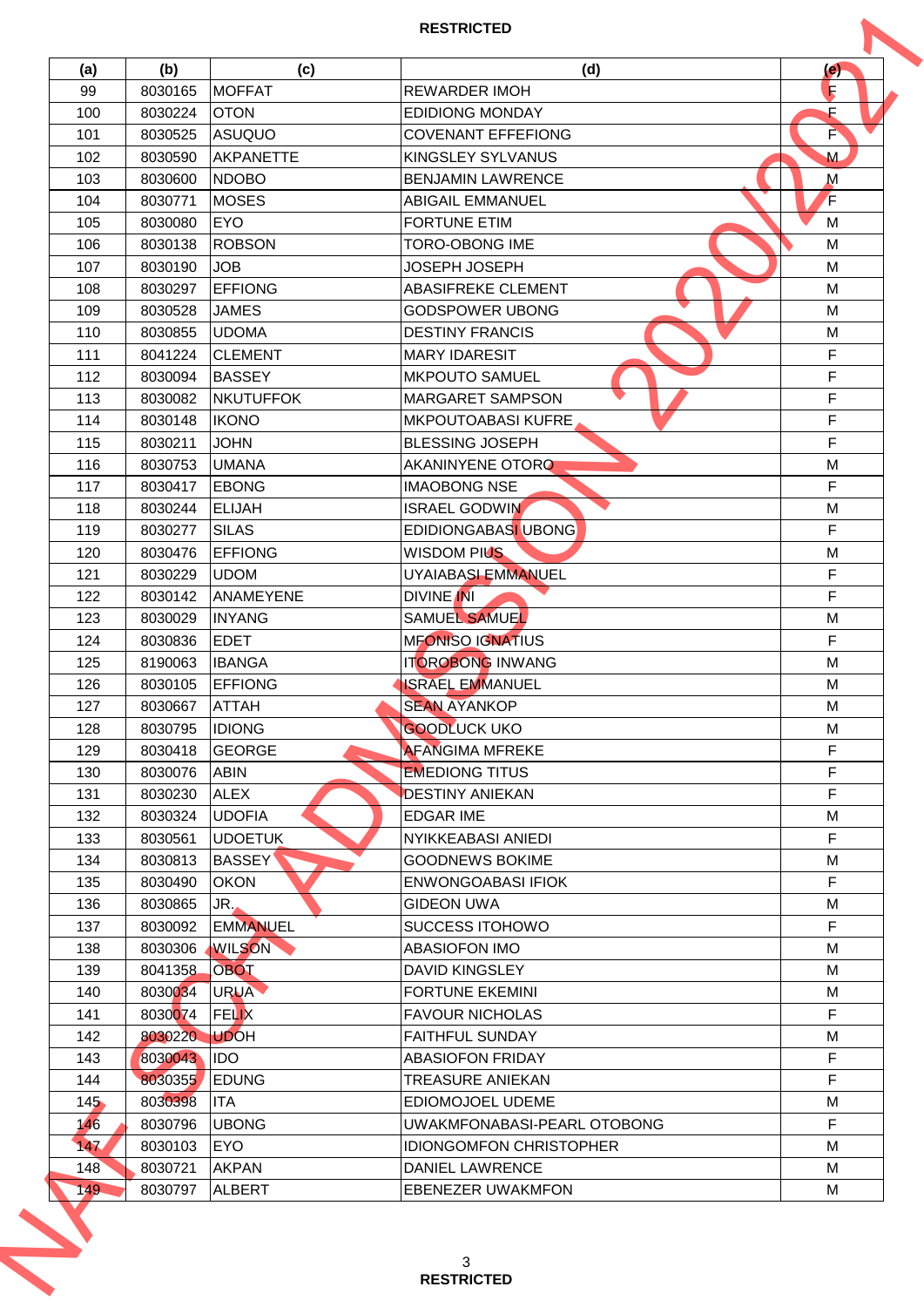|            | (b)                | (c)               | (d)                                      | (e)            |
|------------|--------------------|-------------------|------------------------------------------|----------------|
| (a)<br>150 | 8110355            | <b>BASSEY</b>     | <b>ELFREDA FRIDAY</b>                    | R              |
| 151        | 8030321            | <b>UKPONG</b>     | <b>ETIENO SAVIOUR</b>                    | F              |
| 152        | 8030815            | IRAYMOND          | <b>FAVOUR PATRICK</b>                    | M              |
| 153        | 8030188            | <b>MOSES</b>      | <b>EMEDIONG EDEDET</b>                   | M              |
| 154        | 8030799            | ASUQUO            | <b>VICTORY JOSHUA</b>                    | F              |
| 155        | 8030345            | <b>DAVIES</b>     | MAXWELL ANIEKAN                          | $\overline{M}$ |
|            |                    | <b>INKEREUWEM</b> | ANDIMENNE ANIEDI                         | F              |
| 156        | 8030416            |                   |                                          |                |
| 157        | 8030572            | <b>EKANG</b>      | <b>BRIAN SAMUEL</b>                      | M              |
| 158        | 8030495            | <b>NELSON</b>     | <b>ABASIOFON CHRISTOPHER</b>             | M<br>E         |
| 159        | 8030519            | <b>JEROME</b>     | <b>EMMANUELLA LUKE</b>                   |                |
| 160        | 8040839            | <b>GEORGE</b>     | <b>KESTER MEYENA ABASI</b>               | M              |
| 161        | 8030655            | <b>INYANG</b>     | <b>MATILDA UWEM</b>                      | F              |
| 162        | 8030515            | <b>BASSEY</b>     | <b>VALERIE EMMANUEL</b>                  | F              |
| 163        | 8030429            | <b>ASSAM</b>      | PRINCEWILL DADEAN                        | M              |
| 164        | 8030009            | <b>EBONG</b>      | <b>GODSWILL GODWIN</b>                   | M              |
| 165        | 8030073            | <b>JAMES</b>      | KUFRE-ABASI EMMANUEL                     | F              |
| 166        | 8080270            | <b>AKWA</b>       | <b>HARRIET JOSEPH</b>                    | F              |
| 167        | 8030241            | <b>MACAULAY</b>   | <b>NDANTIMA IGNATIUS</b>                 | F              |
| 168        | 8030614            | FRIDAY            | ABASIODIONG NYENO                        | M              |
| 169        | 8030301            | GEORGE            | <b>EKEMINIABASI CLAIRE</b>               | F              |
| 170        | 8030414            | <b>HENSHAW</b>    | <b>EKEMINI GEORGE</b>                    | F              |
| 171        | 8030215            | <b>JACOB</b>      | MFONABASI UDORO                          | M              |
| 172        | 8030644            | <b>AKPAN</b>      | <b>VICTOR MAC SAMUEL</b>                 | M              |
| 173        | 8030882            | <b>UKO</b>        | <b>UBONABASI ANIEKAN</b>                 | M              |
| 174        | 8030136            | <b>IUMANA</b>     | DIVINEWILL SUNDAY                        | F              |
| 175        | 8030243            | <b>EZEKIEL</b>    | <b>ANGEL ANIEKAN</b>                     | F              |
| 176        | 8030792            | ASUQUO            | <b>UBOKABASI IWATT</b>                   | M              |
| 177        | 8041233            | EMMANUEL          | <b>EMMANUELLA</b>                        | F              |
| 178        | 8030011            | <b>UDOFIA</b>     | <b>ETOROJAH MICHAEL</b>                  | M              |
| 179        | 8030083            | <b>OROK</b>       | <b>INIUBONG DAVID</b>                    | F              |
| 180        | 8030458            | EDEDET            | <b>PROMISE UBON</b>                      | M              |
| 181        | 8030798            | <b>JACK</b>       | <b>TREASURE JOHN</b>                     | M              |
| 182        | 8041060            | <b>JOSEPH</b>     | <b>IDARA IBANGA</b>                      | F              |
| 183        | 8030246            | <b>UDOMA</b>      | <b>ALEXANDER ANTHONY</b>                 | M              |
| 184        | 8030258            | <b>BENAIAH</b>    | <b>FAITH UDOH</b>                        | F              |
|            |                    | <b>ASUQUO</b>     |                                          | F              |
| 185        | 8170149<br>8080751 |                   | <b>SONIA EDARA</b><br><b>DAVID PETER</b> |                |
| 186        |                    | <b>RAY</b>        |                                          | M<br>F         |
| 187        | 8030064            | <b>THOMPSON</b>   | <b>TESTIMONY BASSEY</b>                  |                |
| 188        | 8030145            | <b>EKANEM</b>     | IAKEMINIMFON IDORENYIN                   | м              |
| 189        | 8030058            | EKANEM            | <b>MFONISO PATRICK</b>                   | F.             |
| 190        | 8030360            | KINGSLEY          | <b>QUEENSLEY NDOTENYIN</b>               | F              |
| 191        | 8030249            | <b>UMOH</b>       | <b>ANAMETI DAVID</b>                     | М              |
| 192        | 8030327            | <b>UDOH</b>       | <b>DAVID IKOP</b>                        | м              |
| 193        | 8030382            | <b>DUFF</b>       | UTIBEIMABASI SUNDAY                      | М              |
| 194        | 8030635            | <b>EDUOK</b>      | <b>UBON ENEFIOK</b>                      | М              |
| 195        | 8030399            | <b>NDEM</b>       | <b>PATRICK UKO</b>                       | M              |
| 196        | 8030623            | <b>OBOT</b>       | <b>DANIEL NSIKAK</b>                     | м              |
| 197        | 8030817            | <b>OKON</b>       | <b>ITIEUBONG IIME</b>                    | M              |
| 198        | 8030003            | <b>OKURE</b>      | <b>DANIEL EMMANUEL</b>                   | M              |
|            | 8030059            | <b>INYON</b>      | <b>DIVINE ANIETIE</b>                    | M              |
| 199        | 8080620            | <b>AKPAN</b>      | <b>SOLOMON OKON</b>                      | М              |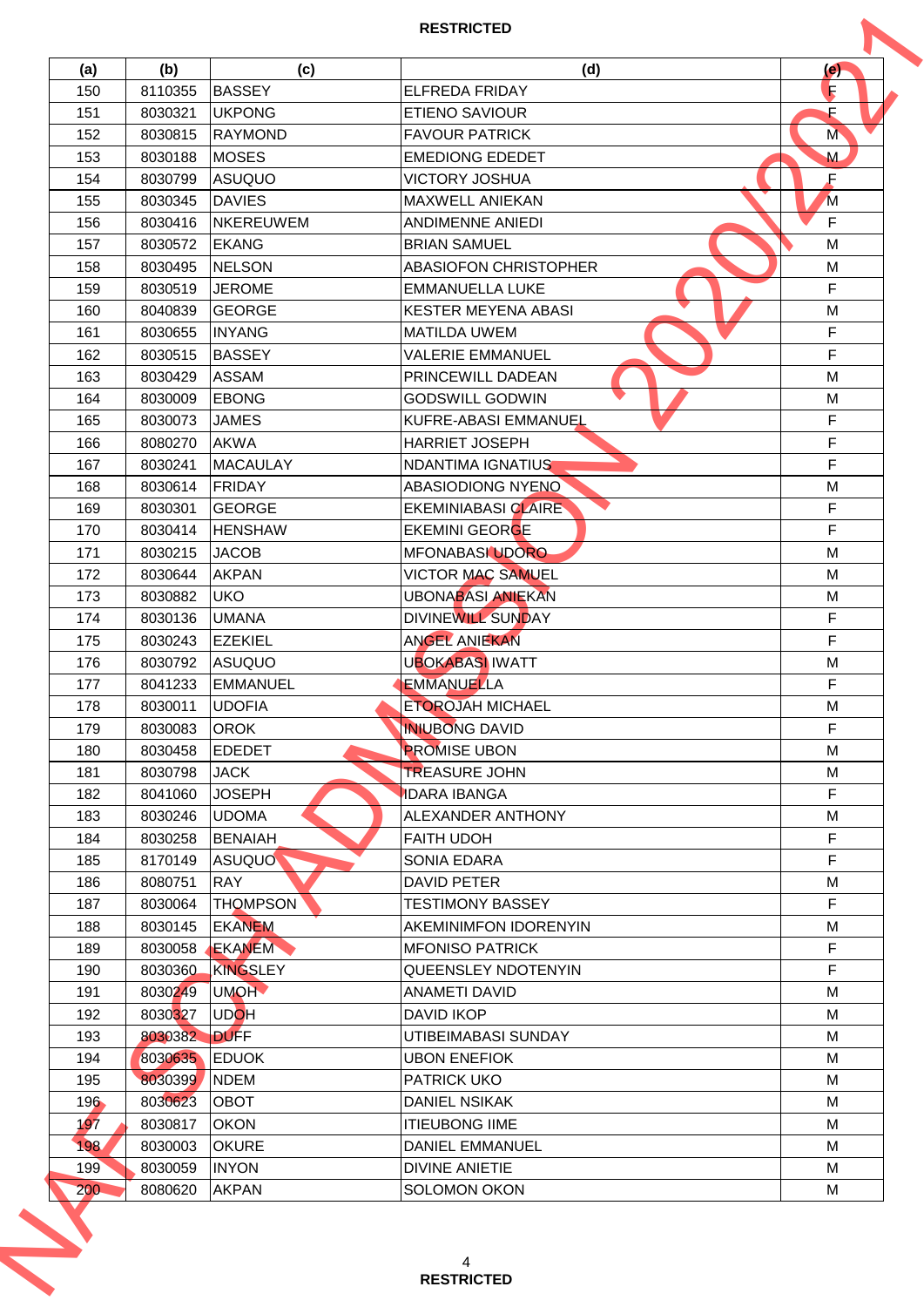| (a) | (b)     | (c)                  | (d)                            | (e)            |
|-----|---------|----------------------|--------------------------------|----------------|
| 201 | 8040327 | <b>UTIP</b>          | <b>GOODLUCK BASSEY</b>         | M              |
| 202 | 8030421 | <b>UDOH</b>          | ABASIAKARA ANIETIE             | F              |
| 203 | 8080747 | <b>UMAH</b>          | <b>SAMUEL ITA</b>              | M              |
| 204 | 8080621 | <b>OBOT</b>          | <b>EMMANUEL JEREMIAH</b>       | M              |
| 205 | 8030056 | <b>JACK</b>          | <b>SAMUEL EFFIONG</b>          | $\mathsf{M}$   |
| 206 | 8030007 | <b>UKOETTE</b>       | <b>JUBILEE UBONG</b>           | $\overline{M}$ |
| 207 | 8030180 | <b>UDOMBON</b>       | <b>IMARVEL CYRACUS</b>         | M              |
| 208 | 8030336 | <b>EKANEM</b>        | ETIENOABASI EMMANUEL           | M              |
| 209 | 8030844 | <b>ANTAI</b>         | <b>GIFT CHIDERA</b>            | F              |
| 210 | 8030636 | <b>IBENEME</b>       | <b>GODSPOWER OKWUDIRICHKWU</b> | M              |
| 211 | 8030554 | <b>OKOYE</b>         | <b>CHIBUIKEM RICHARD</b>       | M              |
| 212 | 8150020 | <b>CHUKWUEMEKA</b>   | <b>GOODNESS KOSISO</b>         | F              |
| 213 | 8030522 | <b>OKAFOR</b>        | <b>VICTOR CHARLES</b>          | M              |
| 214 | 8030591 | <b>IOBIORA</b>       | <b>MIRACLE UDO CHUKWU</b>      | M              |
| 215 | 8041315 | <b>OKOLO</b>         | <b>DABERECHI EMMANUEL</b>      | M              |
| 216 | 8030759 | <b>GEORGE</b>        | AMBLESSED CHIEMERIE.M          | F              |
| 217 | 8030228 | <b>ILODOZIE</b>      | <b>CHIDERA HENRY</b>           | M              |
| 218 | 8030389 | <b>OFAMILO</b>       | <b>BLESSING FIDELIS</b>        | F              |
| 219 | 8041157 | <b>CHUKWUKAORA</b>   | <b>EXCEL CHIBUIKEM</b>         | M              |
| 220 | 8030450 | <b>OBIANIKA</b>      | <b>VALENTINE OLUCHUKWU</b>     | M              |
| 221 | 8030761 | <b>LAWRENCE</b>      | CHUKWUALUKA LAWRENCE           | M              |
| 222 | 8040225 | <b>OFOMA</b>         | EKENECHUKWU CHARLES            | M              |
| 223 | 8030712 | <b>OBI-EKPELINWA</b> | <b>CHARLES SOCHUKWUMA</b>      | M              |
| 224 | 8030718 | <b>UMESI</b>         | <b>BENITA CHINECHEREM</b>      | F              |
| 225 | 8030287 | IEZECHUKWU           | PRECIOUS CHISOM                | F              |
| 226 | 8030879 | <b>IKEMEFUNA</b>     | <b>VICTOR CYPRIAN</b>          | M              |
| 227 | 8030272 | <b>IOKOYE</b>        | <b>CHIOMA ANNABEL</b>          | F              |
| 228 | 8030782 | <b>CHIJIOKE</b>      | <b>CHIDERA JACINTA</b>         | F              |
| 229 | 8040604 | <b>OKPALA</b>        | <b>GABRIELLE CHIDINMA</b>      | F              |
| 230 | 8010021 | <b>MADU</b>          | <b>FAITH SOMTOCHUKWU</b>       | F              |
| 231 | 8041087 | <b>OKPALA</b>        | JAMES CHUKWUJEKWU OKPALA       | M              |
| 232 | 8010191 | <b>GAYA</b>          | <b>GIFT-VINAWAR HANKURI</b>    | F              |
| 233 | 8030392 | <b>EKPE</b>          | AZIBODINAMI ENDURANCE          | F              |
| 234 | 8080197 | <b>OGIRIKI</b>       | <b>EBITARI JOSHUA</b>          | M              |
| 235 | 8030565 | <b>OKON</b>          | <b>EKEMINI UKEME</b>           | M              |
| 236 | 8030822 | <b>OSULUKU</b>       | <b>REHOBOTH GESCKEME</b>       | М              |
| 237 | 8030875 | <b>OGARI</b>         | <b>DESMOND GODSTIME</b>        | M              |
| 238 | 8030886 | <b>OGARI</b>         | <b>FEDNARD THANKGOD</b>        | M              |
| 239 | 8030341 | <b>JOHNSON</b>       | <b>IDEABASI IDONGAKAI</b>      | м              |
| 240 | 8010230 | OKOH                 | <b>GIDEON OCHE</b>             | M              |
| 241 | 8030626 | PAUL                 | <b>ISAAC OKALIBO</b>           | M              |
| 242 | 8030131 | <b>OCHECHE</b>       | <b>OCHANYA ANGEL</b>           | F.             |
| 243 | 8040998 | OKPOZU               | DAVID OTSE                     | м              |
| 244 | 8170206 | <b>UGBE</b>          | <b>MARTIND AONDOHUMBA</b>      | M              |
| 245 | 8081004 | <b>ODEH</b>          | <b>JESSE ANEBI</b>             | м              |
| 246 | 8030380 | <b>KUNUM</b>         | <b>LEO FABIAN</b>              | M              |
| 247 | 8030545 | <b>MSHELIA</b>       | <b>JEMIMAH SAMUEL</b>          | F.             |
| 248 | 8030725 | <b>OKOM</b>          | <b>ANNE UKE-ATABUCHI</b>       | F              |
| 249 | 8030632 | <b>OGABOR</b>        | SIMON NDIHIGBOLOWO             | M              |
| 250 | 8030536 | <b>EGBE</b>          | <b>ILEGBA JEREMIAH</b>         | M              |
|     | 8030709 | <b>ESUA</b>          | <b>EDWARD ELVIS</b>            | м              |
| 251 |         |                      |                                |                |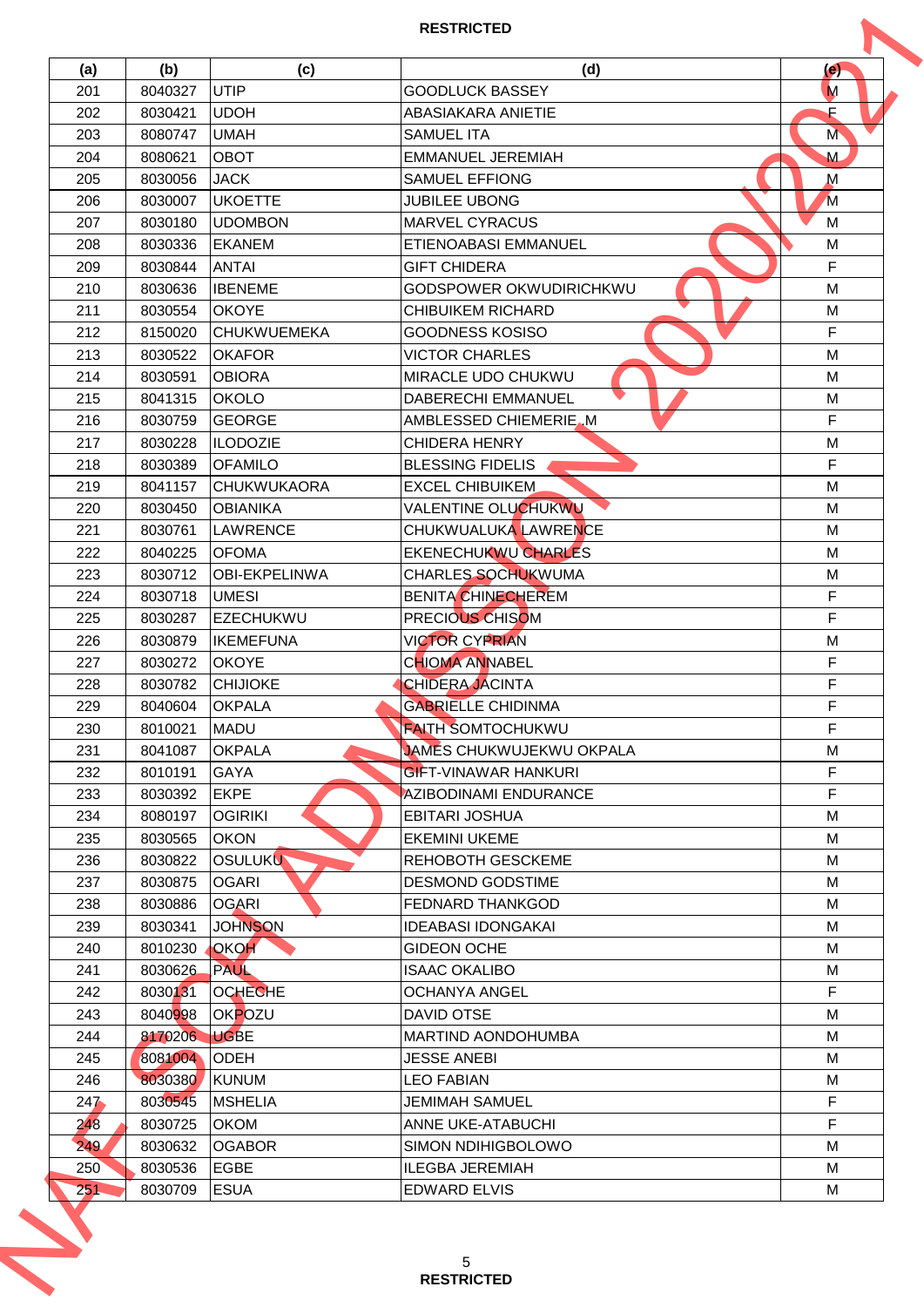|            |         |                              | <b>RESTRICTED</b>                 |     |
|------------|---------|------------------------------|-----------------------------------|-----|
| (a)        | (b)     | (c)                          | (d)                               | (e) |
| 252        | 8030831 | <b>ETIM</b>                  | <b>EBARIM BASSEY</b>              | M   |
| 253        | 8030432 | <b>AGOM</b>                  | <b>CHRISTIAN MBARISHOR</b>        | M   |
| 254        | 8030269 | <b>EJAH</b>                  | CHRISTIAN EYARE-OSOWO             | M   |
| 255        | 8030764 | <b>ROBERT</b>                | SITOABASI MICHELLE                | E   |
| 256        | 8041249 | <b>OBI</b>                   | <b>DIVINE UKE</b>                 | F   |
| 257        | 8030157 | <b>BISONG</b>                | <b>OCHI MAURICE</b>               | F   |
| 258        | 8080254 | <b>EBRI</b>                  | <b>GOODNESS ENO</b>               | M   |
| 259        | 8030374 | <b>IRONBAR</b>               | <b>TREASURE EMMANUEL</b>          | F   |
| 260        | 8030850 | <b>EYO</b>                   | <b>GABRIEL EFEFFIOM</b>           | M   |
| 261        | 8030506 | <b>OKON</b>                  | <b>BREE EDEMAWAN</b>              | F   |
| 262        | 8030320 | ABUNG                        | LINDIWE-OFAR NTUI                 | F   |
| 263        | 8030551 | <b>OTONKUE</b>               | MICHELLE ONENNU                   | F   |
| 264        | 8030805 | <b>AMOS</b>                  | <b>EKEMINI MARVELLOUS</b>         | F   |
| 265        | 8030436 | <b>IJIANG</b>                | <b>GREAT GABRIEL</b>              | M   |
| 266        | 8030675 | <b>BASSEY</b>                | PRINCE EFFIOM                     | M   |
|            |         | <b>UGBONG</b>                | EMMANUEL BEKWAPU                  | M   |
| 267        | 8130185 |                              | <b>ERICA ETETIM</b>               | F   |
| 268        | 8030492 | <b>EKANEM</b><br><b>IDOM</b> | THOMAS MOFFI (JNR)                |     |
| 269        | 8030819 |                              |                                   | M   |
| 270        | 8030612 | <b>OKPLEWU</b>               | <b>FAUSTINA ESSI</b>              | F   |
| 271        | 8041309 | <b>EJIKITOBOR</b>            | <b>GLORIOUS IROROOGHENE</b>       | M   |
| 272        | 8040072 | <b>MOSES</b>                 | <b>IBINABO SOLOMON</b>            | M   |
| 273        | 8030218 | <b>EJIGHE</b>                | <b>DESTINY OREZIMENA</b>          | M   |
| 274        | 8040221 | DANIEL-OGWALA                | <b>DEREK EDESIRI</b>              | M   |
| 275        | 8041273 | STEVE-OVWROMOH               | <b>BENJAMIN OGHENEGBAME</b>       | M   |
| 276        | 8030569 | IOKONKWO                     | <b>TOPAZ UCHECHUKWU</b>           | м   |
| 277        | 8040503 | OFFOU                        | JOEL UYOYOOGHENE                  | M   |
| 278        | 8030300 | <b>WILLIAMS</b>              | <b>EMMANUELLA PATRICK</b>         | F   |
| 279        | 8030173 | <b>OBI</b>                   | <b>PRINCESS NGOZI</b>             | F   |
| 280        | 8040328 | <b>RAPHAEL</b>               | <b>MITCHELL EWOMAZINO</b>         | F   |
| 281        | 8041332 | <b>EMMANUEL</b>              | <b>ONMIGHO GIFT</b>               | М   |
| 282        | 8030456 | <b>UCHE</b>                  | <b>IYKE HUZEE</b>                 | м   |
| 283        | 8040624 | <b>DANIEL</b>                | <b>EJIRO BLISSFUL</b>             | M   |
| 284        | 8030314 | <b>OBORIKPO</b>              | <b>EFETOBORE ANGEL-SHALOM</b>     | F   |
| 285        | 8040156 | <b>RHEVWUREN</b>             | <b>GARY EFETOBORE</b>             | M   |
| 286        | 8030093 | <b>OKO</b>                   | <b>TREASURE ORIEOMA</b>           | F   |
| 287        | 8030111 | <b>OKEREKE</b>               | <b>MIRACLE JOSEPH</b>             | M   |
| 288        | 8041163 | EGWU                         | LAWRENCE EBUBECHUKWU              | M   |
| 289        | 8030276 | <b>KANAYO</b>                | KINGSLEY CHIBUZOR                 | M   |
|            |         |                              |                                   |     |
| 290        | 8030118 | IUCHENNA                     | <b>BLESSED-CHIDERA PRINCEWILL</b> | М   |
| 291        | 8030028 | <b>IDEY</b>                  | <b>JOHN CHINATU</b>               | M   |
| 292        | 8150513 | <b>ONWE</b>                  | KING DAVID CHIMMARAHAM            | M   |
| 293        | 8150518 | <b>OHAMAKA</b>               | <b>SPLENDOUR OHAMAKA</b>          | М   |
| 294        | 8041212 | <b>CHIMA</b>                 | <b>KELECHI OKAM</b>               | м   |
| 295        | 8041202 | <b>MBA</b>                   | <b>VICTOR ORJI</b>                | M   |
| 296        | 8030234 | <b>OKPO</b>                  | <b>CHIJIOKE GODSWILL</b>          | м   |
| 297        | 8041280 | KINGSLEY-OKUNDAYE            | <b>SHALOM ELOGHOSA</b>            | M   |
| 298        | 8040944 | IUNUABONWA                   | <b>BEST EFEOSE</b>                | F   |
| <b>299</b> | 8040323 | <b>JOSHUA</b>                | <b>EHIMARIE DIVINE</b>            | M   |
| 300        | 8041124 | OLANREWAJU-BUORO             | <b>OMOKOVIE VICTOR</b>            | M   |
| 301        | 8040774 | IKHILE                       | <b>ISSAC JEREMY</b>               | М   |
| 302        | 8040130 | <b>SYLVESTER</b>             | <b>ISAAC CHIDERA AFEIDIA</b>      | м   |
|            |         |                              |                                   |     |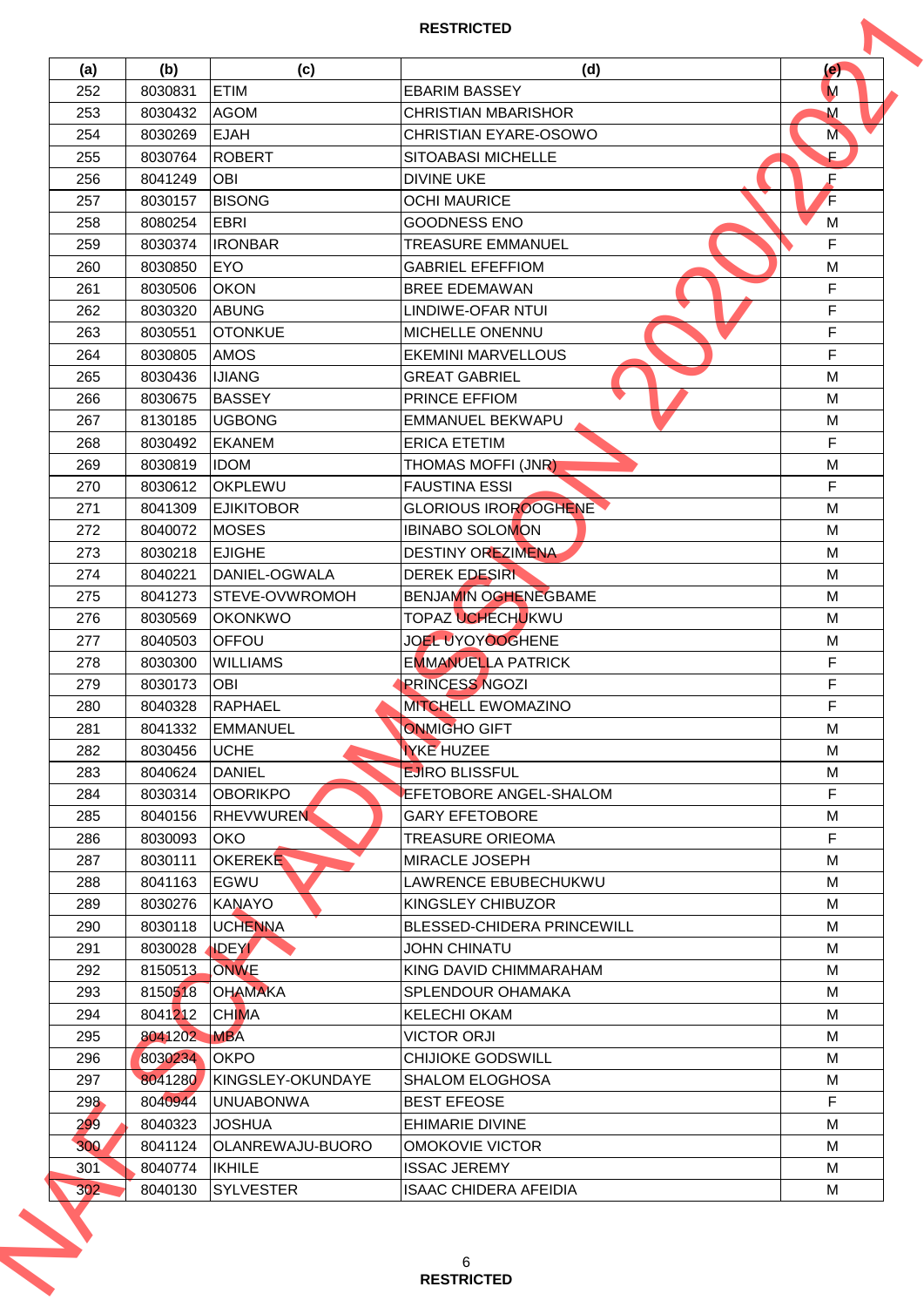| (a)<br>303<br>304<br>305<br>306<br>307<br>308<br>309<br>310 | (b)<br>8030480<br>8190035<br>8040184<br>8030017 | (c)<br><b>AKHERE</b><br><b>ANTHONY</b> | (d)<br><b>VERACIOUS OGHOMHEN</b><br><b>EDIDIONG OSARIEMEN</b> | $\left( e\right)$<br>R<br>M |
|-------------------------------------------------------------|-------------------------------------------------|----------------------------------------|---------------------------------------------------------------|-----------------------------|
|                                                             |                                                 |                                        |                                                               |                             |
|                                                             |                                                 |                                        |                                                               |                             |
|                                                             |                                                 |                                        |                                                               |                             |
|                                                             |                                                 | <b>UBELU</b>                           | <b>EHIMARE DESTINY</b>                                        | M                           |
|                                                             |                                                 | <b>IMOVIERA</b>                        | MARY-BENEDICT ODOVUE                                          | E.                          |
|                                                             | 8040962                                         | <b>ARO</b>                             | <b>BOLUTIWATIFE EMMANUEL</b>                                  | $\mathsf{M}$                |
|                                                             | 8041084                                         | <b>BAYODE</b>                          | DAMOLA DAVID                                                  | $\overline{M}$              |
|                                                             | 8030281                                         | <b>OGUNWOLE</b>                        | OLUWADARASIMI NENRAT-DAGWI COMFORT                            | F                           |
|                                                             | 8030226                                         | <b>OLALEYE</b>                         | <b>KEHINDE OLUWANIFEMI</b>                                    | F                           |
| 311                                                         | 8030225                                         | <b>OLALEYE</b>                         | <b>TAIYE OLUWASIKEMI</b>                                      | F                           |
| 312                                                         | 8030213                                         | <b>KINGSLEY</b>                        | <b>MERCY SOMTOCHUKWU</b>                                      | F                           |
| 313                                                         | 8030208                                         | IDAVID-OKEY                            | <b>SPLENDOUR CHINECHEREM</b>                                  | F                           |
| 314                                                         | 8030868                                         | NNABUGWUEZE                            | <b>KOSISO STEPHANIE</b>                                       | F                           |
| 315                                                         | 8030793                                         | <b>UZOR</b>                            | CHIMEREMEZE GOODLUCK                                          | M                           |
| 316                                                         | 8041427                                         | <b>MGBODILE</b>                        | <b>JUSTIN CHIDUBEM</b>                                        | M                           |
| 317                                                         | 8030288                                         | OBIAGU                                 | <b>JULIET CHIDINMA</b>                                        | F                           |
| 318                                                         | 8030808                                         | <b>EDE</b>                             | <b>CHIOMA BLESSING</b>                                        | F                           |
| 319                                                         | 8030457                                         | <b>OBONG</b>                           | <b>IDARA JEWEL</b>                                            | F                           |
| 320                                                         | 8030605                                         | <b>JOHNSON</b>                         | <b>MFONISO IME</b>                                            | F                           |
| 321                                                         | 8030837                                         | <b>DANIEL</b>                          | <b>DESTINY BLESSING</b>                                       | M                           |
| 322                                                         | 8030200                                         | <b>ELEBE</b>                           | MAKEEK EMINOR                                                 | M                           |
| 323                                                         | 8030740                                         | KINGDAVID                              | <b>CHRISTOPHER C</b>                                          | M                           |
| 324                                                         | 8030552                                         | <b>OBI</b>                             | SOROMOTOCHUKWU AUGUSTINE                                      | M                           |
| 325                                                         | 8030442                                         | <b>EGEMBA</b>                          | <b>EUDORA CHIZARAM</b>                                        | F                           |
| 326                                                         | 8030683                                         | <b>ONYEANANAM</b>                      | CHIDALU ANTHONY                                               | M                           |
| 327                                                         | 8041269                                         | <b>IMBONU</b>                          | <b>CHIDERA CLARISA</b>                                        | F                           |
| 328                                                         | 8041159                                         | <b>NNADI</b>                           | <b>JEPHTAH CHIJIOKE</b>                                       | M                           |
| 329                                                         | 8030671                                         | lAZOGU                                 | <b>EMMANUEL IFEANYICHUKWU</b>                                 | M                           |
| 330                                                         | 8030674                                         | ICHUKWUOCHA                            | <b>CHIMDINDU GODSFAVOUR</b>                                   | M                           |
| 331                                                         | 8041081                                         | <b>CHUKWUMA</b>                        | <b>CHUKWUEMEKA PRECIOUS</b>                                   | M                           |
| 332                                                         | 8030690                                         | ONYEUGO-JOHN                           | <b>GOODLUCK</b>                                               | м                           |
| 333                                                         | 8041120                                         | <b>NWANKWO</b>                         | <b>JESSICA ADIMCHINMA</b>                                     | м                           |
| 334                                                         | 8030670                                         | <b>IHEOHA</b>                          | <b>GIOVANNI ONYEDIKACHI</b>                                   | M                           |
| 335                                                         |                                                 | <b>ONYEIKE</b>                         | CHIDINDU MORDECIA                                             | М                           |
|                                                             | 8041093                                         |                                        |                                                               |                             |
| 336                                                         | 8040858                                         | IWUAGWU                                | CHIEDOZIE VICTOR                                              | M                           |
| 337                                                         | 8030681                                         | lunegbu                                | <b>VIVIAN IMMAMMACHUKWU</b>                                   | F                           |
| 338                                                         | 8030707                                         | <b>DIKE</b>                            | <b>WINNER MUNACHIMSO</b>                                      | F                           |
| 339                                                         | 8040775                                         | <b>AGIM</b>                            | SOPURUCHUKWU EMMANUEL                                         | M                           |
| 340                                                         | 8030758                                         | <b>ACHOLONU</b>                        | PRECIOUS OLUEBUBECHUKWU                                       | F                           |
| 341                                                         | 8041090                                         | <b>EZEABATA</b>                        | <b>MAKOCHUKWU AMAZING</b>                                     | F.                          |
| 342                                                         | 8030698                                         | <b>IHEAMA</b>                          | SOMTO GODSON                                                  | м                           |
| 343                                                         | 8040743                                         | <b>LEJIOGU</b>                         | <b>DANIEL CHINEDU</b>                                         | M                           |
| 344                                                         | 8030544                                         | <b>GEORGE</b>                          | DIANA IHUOMA                                                  | F                           |
| 345                                                         | 8030834                                         | <b>ANTHONY</b>                         | <b>KINGS CHIBUEZE</b>                                         | м                           |
| 346                                                         | 8030550                                         | <b>IWUOHA</b>                          | CHIMEZUO DARLINGTON                                           | М                           |
| 347                                                         | 8180456                                         | <b>HARUNA</b>                          | <b>MUSADDIQ</b>                                               | M                           |
| 348                                                         | 8041102                                         | <b>JOSHUA</b>                          | PRECIOUS AWAJI-MIWON                                          | F                           |
| 349                                                         | 8030628                                         | <b>DAVID</b>                           | <b>WORSHIP CHIDERA</b>                                        | F                           |
| 350                                                         | 8030643                                         | <b>BASSEY</b>                          | <b>DIVINE HILLARY</b>                                         | M                           |
| 351                                                         | 8050374                                         | ABUBAKAR                               | <b>MUSAB ABDULLAHI</b>                                        | M                           |
| 352                                                         | 8010164                                         | EMMANUEL                               | <b>LUCIUS ZUGWAI</b>                                          | М                           |
| 353                                                         | 8060335                                         | <b>SAMAILA</b>                         | <b>NUHU</b>                                                   | м                           |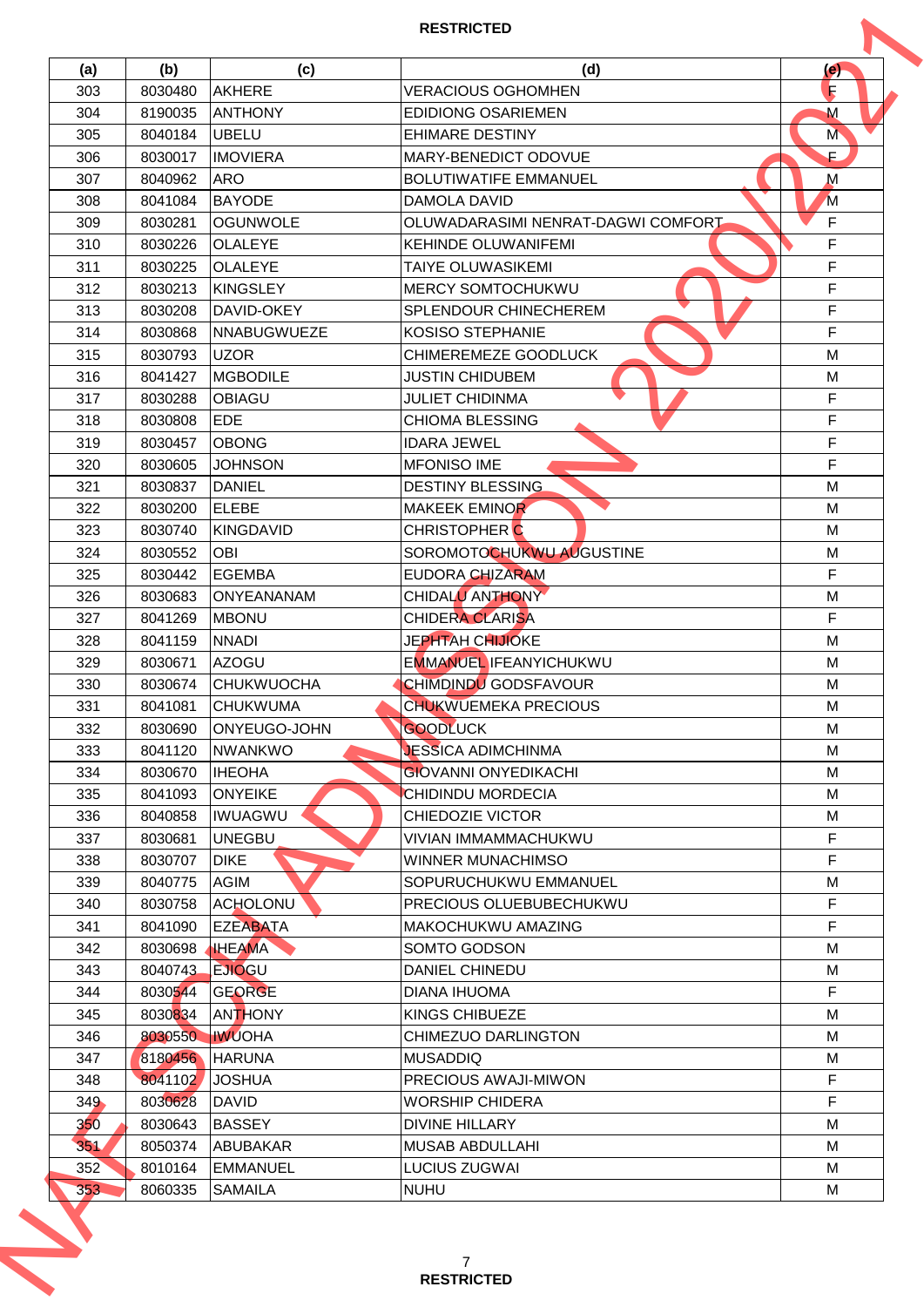| (a) | (b)     | (c)                  | (d)                                          | $\left( e\right)$ |
|-----|---------|----------------------|----------------------------------------------|-------------------|
| 354 | 8040702 | <b>UMARU</b>         | <b>JAMILA</b>                                | R                 |
| 355 | 8081094 | <b>DAZI</b>          | <b>IBRAHIM SILLA- ELASK SAMUEL</b>           | M                 |
| 356 | 8040863 | <b>AFOLABI</b>       | DIEKOLOLA DEBORAH                            | F                 |
| 357 | 8040552 | ANAJA O D            | STEPHEN.                                     | M                 |
| 358 | 8100099 | <b>UMAR</b>          | EMMANUEL OLADAPO                             | $\mathsf{M}$      |
| 359 | 8030823 | SHAIBU               | <b>DAVIS ECHITOLALE</b>                      | $\overline{M}$    |
| 360 | 8040102 | <b>JOSEPH</b>        | <b>JOSEPHINE OMAOJO</b>                      | F                 |
| 361 | 8040642 | <b>AUSTIN</b>        | <b>KAMSOKO EMMAUEL</b>                       | M                 |
| 362 | 8041449 | <b>JOHN</b>          | <b>FLOURISH ONU OGUCHE</b>                   | M                 |
| 363 | 8030322 | <b>OMELLE</b>        | <b>MARVELLOUS MFONOBONG</b>                  | M                 |
| 364 | 8041206 | IOWOLAGBA            | <b>ABIODUN ANTHONIA</b>                      | F.                |
| 365 | 8030348 | MOHAMMED             | <b>AISHAT ISAH</b>                           | F                 |
| 366 | 8040646 | <b>IDRIS</b>         | <b>FUMILAYO DEBORAH</b>                      | F                 |
| 367 | 8060298 | <b>ADETOYI</b>       | IABDULMALIKE OMODOLAPO                       | M                 |
| 368 | 8030543 | <b>ISIAQ</b>         | AHMED OLAREWAJU                              | M                 |
| 369 | 8030660 | <b>BADMUS</b>        | ABDUL RASHEED AYODEJI                        | M                 |
| 370 | 8041145 | <b>DIPO-APONGBON</b> | KINGDAVID ADEDAMOLA                          | M                 |
| 371 | 8041472 | <b>WUSHISHI</b>      | KHALIFA GEOFREY                              | M                 |
| 372 | 8030115 | IASHAYE              | AYOMIDE OPEOLUWA                             | M                 |
| 373 | 8030079 | <b>OLATUNBOSUN</b>   | <b>VICTORIA OLUJIMI</b>                      | F                 |
| 374 | 8030270 | <b>OLOYEDE</b>       | <b>VICTORIA ABIOLA</b>                       | F                 |
| 375 | 8040553 | <b>IOLAFADE</b>      | JOHN JOHN ADEMOLA                            | M                 |
| 376 | 8040280 | <b>OLADESEMOLA</b>   | OLUWASEYIFUNMI DANIEL                        | M                 |
| 377 | 8030119 | <b>OLOWOSOYO</b>     | <b>DAVID OLUWASEYI</b>                       | M                 |
| 378 | 8030096 | DAISI                | <b>OLUWATOMINI GRACE</b>                     | F                 |
| 379 | 8041372 | ADESUGBA             | <b>ESTHER DAMILOLA CHINWE</b>                | F                 |
| 380 | 8030585 | <b>AKINOLA</b>       | OLUWAGBENGA PRAISEGOD                        | M                 |
| 381 | 8041507 | <b>ATOLAGBE</b>      | <b>ESTHER FOLAKEMI</b>                       | F                 |
| 382 | 8040105 | <b>ODUNEWU</b>       | <b>OLUWADAMOLA ENOCH</b>                     | M                 |
| 383 | 8030227 | POPOOLA              | <b>EMMANUEL OLUWAPAMILERIN</b>               | M                 |
| 384 | 8170121 | <b>ADEWOLE</b>       | <b>ADEBOLA DORCAS</b>                        | F                 |
| 385 | 8030883 | <b>ERINOLA</b>       | <b>ISAAC OGIDAN</b>                          | M                 |
| 386 | 8030167 | <b>OJUOLUWA</b>      | <b>ESTHER EBUNOLUWA</b>                      | F                 |
|     | 8050065 | <b>NANLE</b>         | <b>GEMMA BUETNAAN</b>                        | F                 |
| 387 |         |                      |                                              |                   |
| 388 | 8030769 | <b>SHOK</b>          | <b>VICTOR VICTOR</b>                         | M                 |
| 389 | 8040236 | LAKAN                | NANLIR DAVID-EMMANU<br><b>ASIYAH IBRAHIM</b> | м<br>F.           |
| 390 | 8090419 | <b>MOHAMMED</b>      |                                              |                   |
| 391 | 8041339 | <b>AVQR</b>          | <b>DAVID</b>                                 | M                 |
| 392 | 8180364 | <b>PAMIGEY</b>       | <b>ITOAAN SUCCESS</b>                        | м                 |
| 393 | 8041413 | <b>JOSEPH</b>        | CHUKWUEBUKA WISDOM                           | M                 |
| 394 | 8041403 | <b>BEN OBELLEY</b>   | <b>CONSTANCE OBARIYAMISI</b>                 | F                 |
| 395 | 8041476 | <b>CHUKU</b>         | <b>CHIKANKA</b>                              | F                 |
| 396 | 8040103 | NOBLE                | <b>BARINE FORTUNE</b>                        | F                 |
| 397 | 8040706 | PRISCILLIA           | LEELANU BARISI                               | F                 |
| 398 | 8040290 | <b>KITCHNER</b>      | ELEANA DAGBETE                               | F                 |
| 399 | 8040562 | <b>INGERIALABO</b>   | <b>TAMUNOSIEMIEBI PHILIP</b>                 | M                 |
| 400 | 8040799 | <b>KANAVURA</b>      | <b>KAKABEL KESTER</b>                        | м                 |
| 401 | 8040856 | YOUNGHARRY           | <b>ESTHER OBAKAM</b>                         | F.                |
| 402 | 8041425 | <b>IROKA</b>         | CHANCELLOR CHUKWUKAMJI                       | М                 |
| 403 | 8040009 | <b>CHIDI</b>         | <b>CHISOM NOBLE</b>                          | М                 |
| 404 | 8040956 | <b>JAKA</b>          | <b>EDMUND ABESEMI</b>                        | М                 |